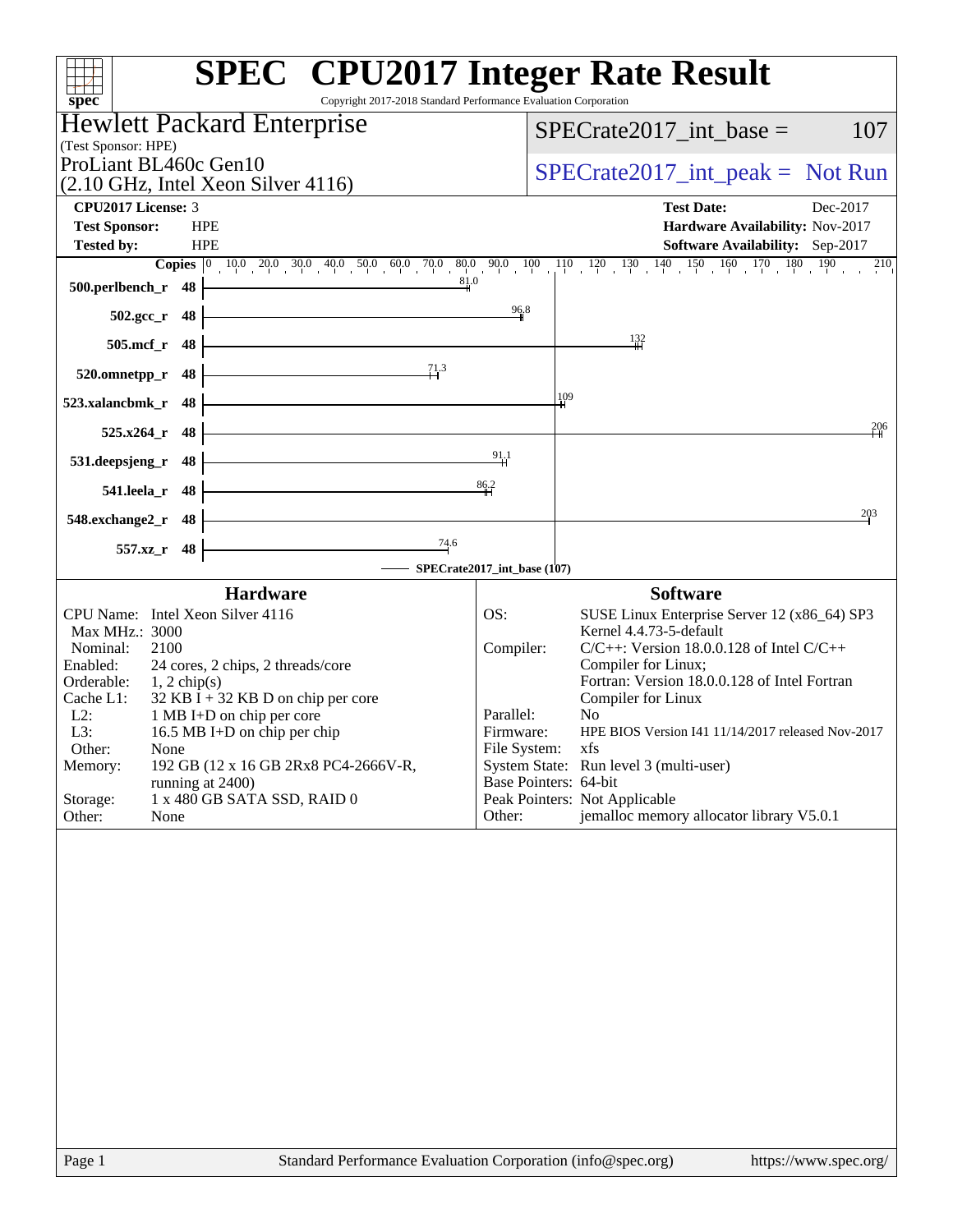

Copyright 2017-2018 Standard Performance Evaluation Corporation

## Hewlett Packard Enterprise

(Test Sponsor: HPE)

(2.10 GHz, Intel Xeon Silver 4116)

 $SPECTate2017\_int\_base = 107$ 

# ProLiant BL460c Gen10  $SPECTA = 1116$   $SPECTA = 2017$  int peak = Not Run

**[CPU2017 License:](http://www.spec.org/auto/cpu2017/Docs/result-fields.html#CPU2017License)** 3 **[Test Date:](http://www.spec.org/auto/cpu2017/Docs/result-fields.html#TestDate)** Dec-2017 **[Test Sponsor:](http://www.spec.org/auto/cpu2017/Docs/result-fields.html#TestSponsor)** HPE **[Hardware Availability:](http://www.spec.org/auto/cpu2017/Docs/result-fields.html#HardwareAvailability)** Nov-2017 **[Tested by:](http://www.spec.org/auto/cpu2017/Docs/result-fields.html#Testedby)** HPE **[Software Availability:](http://www.spec.org/auto/cpu2017/Docs/result-fields.html#SoftwareAvailability)** Sep-2017

## **[Results Table](http://www.spec.org/auto/cpu2017/Docs/result-fields.html#ResultsTable)**

| <b>Base</b>                                   |               |                |       | <b>Peak</b>    |            |                |       |               |                |              |                |              |                |              |
|-----------------------------------------------|---------------|----------------|-------|----------------|------------|----------------|-------|---------------|----------------|--------------|----------------|--------------|----------------|--------------|
| <b>Benchmark</b>                              | <b>Copies</b> | <b>Seconds</b> | Ratio | <b>Seconds</b> | Ratio      | <b>Seconds</b> | Ratio | <b>Copies</b> | <b>Seconds</b> | <b>Ratio</b> | <b>Seconds</b> | <b>Ratio</b> | <b>Seconds</b> | <b>Ratio</b> |
| $500.$ perlbench_r                            | 48            | 944            | 81.0  | 952            | 80.3       | 943            | 81.0  |               |                |              |                |              |                |              |
| $502.\text{sec}\text{\_r}$                    | 48            | 698            | 97.4  | 702            | 96.8       | 703            | 96.6  |               |                |              |                |              |                |              |
| $505$ .mcf r                                  | 48            | 586            | 132   | 581            | 134        | 589            | 132   |               |                |              |                |              |                |              |
| 520.omnetpp_r                                 | 48            | 879            | 71.6  | 883            | 71.3       | 913            | 69.0  |               |                |              |                |              |                |              |
| 523.xalancbmk r                               | 48            | 461            | 110   | 465            | <b>109</b> | 465            | 109   |               |                |              |                |              |                |              |
| 525.x264 r                                    | 48            | 407            | 207   | 408            | 206        | 412            | 204   |               |                |              |                |              |                |              |
| 531.deepsjeng_r                               | 48            | 596            | 92.3  | 604            | 91.0       | 604            | 91.1  |               |                |              |                |              |                |              |
| 541.leela r                                   | 48            | 905            | 87.8  | 925            | 85.9       | 922            | 86.2  |               |                |              |                |              |                |              |
| 548.exchange2_r                               | 48            | 620            | 203   | 620            | 203        | 620            | 203   |               |                |              |                |              |                |              |
| 557.xz r                                      | 48            | 695            | 74.6  | 695            | 74.6       | 696            | 74.5  |               |                |              |                |              |                |              |
| $SPECrate2017$ int base =<br>107              |               |                |       |                |            |                |       |               |                |              |                |              |                |              |
| $SPECrate2017\_int\_peak =$<br><b>Not Run</b> |               |                |       |                |            |                |       |               |                |              |                |              |                |              |

Results appear in the [order in which they were run.](http://www.spec.org/auto/cpu2017/Docs/result-fields.html#RunOrder) Bold underlined text [indicates a median measurement.](http://www.spec.org/auto/cpu2017/Docs/result-fields.html#Median)

#### **[Submit Notes](http://www.spec.org/auto/cpu2017/Docs/result-fields.html#SubmitNotes)**

 The numactl mechanism was used to bind copies to processors. The config file option 'submit' was used to generate numactl commands to bind each copy to a specific processor. For details, please see the config file.

## **[Operating System Notes](http://www.spec.org/auto/cpu2017/Docs/result-fields.html#OperatingSystemNotes)**

 Stack size set to unlimited using "ulimit -s unlimited" Prior to runcpu invocation Filesystem page cache synced and cleared with: sync; echo 3> /proc/sys/vm/drop\_caches runcpu command invoked through numactl i.e.: numactl --interleave=all runcpu <etc> irqbalance disabled with "service irqbalance stop" tuned profile set with "tuned-adm profile throughput-performance" VM Dirty ratio was set to 40 using "echo 40 > /proc/sys/vm/dirty\_ratio" Numa balancing was disabled using "echo 0 > /proc/sys/kernel/numa\_balancing"

## **[General Notes](http://www.spec.org/auto/cpu2017/Docs/result-fields.html#GeneralNotes)**

Environment variables set by runcpu before the start of the run: LD\_LIBRARY\_PATH = "/home/cpu2017/lib/ia32:/home/cpu2017/lib/intel64:/home/cpu2017/je5.0.1-32:/home/cpu2017/je5.0.1-64"

 Binaries compiled on a system with 1x Intel Core i7-4790 CPU + 32GB RAM memory using Redhat Enterprise Linux 7.4

No: The test sponsor attests, as of date of publication, that CVE-2017-5754 (Meltdown)

**(Continued on next page)**

| Page 2<br>Standard Performance Evaluation Corporation (info@spec.org) | https://www.spec.org/ |
|-----------------------------------------------------------------------|-----------------------|
|-----------------------------------------------------------------------|-----------------------|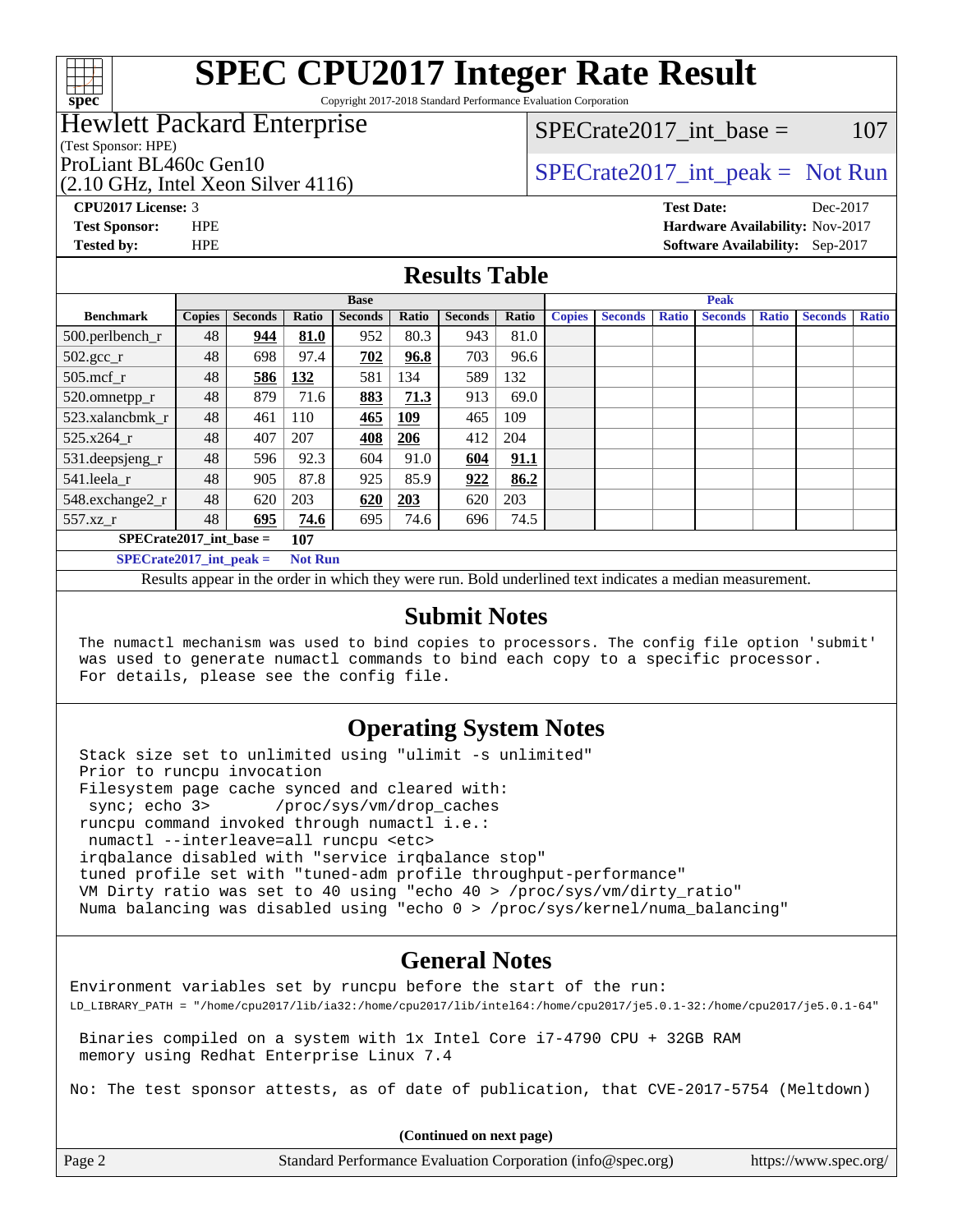## $+\!\!+\!\!$ **[spec](http://www.spec.org/)**

# **[SPEC CPU2017 Integer Rate Result](http://www.spec.org/auto/cpu2017/Docs/result-fields.html#SPECCPU2017IntegerRateResult)**

Copyright 2017-2018 Standard Performance Evaluation Corporation

#### Hewlett Packard Enterprise

(2.10 GHz, Intel Xeon Silver 4116)

 $SPECTate2017\_int\_base = 107$ 

(Test Sponsor: HPE)

ProLiant BL460c Gen10  $SPECTA 1116$   $SPECTA 2017$  int peak = Not Run

**[Tested by:](http://www.spec.org/auto/cpu2017/Docs/result-fields.html#Testedby)** HPE **[Software Availability:](http://www.spec.org/auto/cpu2017/Docs/result-fields.html#SoftwareAvailability)** Sep-2017

**[CPU2017 License:](http://www.spec.org/auto/cpu2017/Docs/result-fields.html#CPU2017License)** 3 **[Test Date:](http://www.spec.org/auto/cpu2017/Docs/result-fields.html#TestDate)** Dec-2017 **[Test Sponsor:](http://www.spec.org/auto/cpu2017/Docs/result-fields.html#TestSponsor)** HPE **[Hardware Availability:](http://www.spec.org/auto/cpu2017/Docs/result-fields.html#HardwareAvailability)** Nov-2017

### **[General Notes \(Continued\)](http://www.spec.org/auto/cpu2017/Docs/result-fields.html#GeneralNotes)**

is mitigated in the system as tested and documented. No: The test sponsor attests, as of date of publication, that CVE-2017-5753 (Spectre variant 1) is mitigated in the system as tested and documented. No: The test sponsor attests, as of date of publication, that CVE-2017-5715 (Spectre variant 2) is mitigated in the system as tested and documented.

This benchmark result is intended to provide perspective on past performance using the historical hardware and/or software described on this result page.

The system as described on this result page was formerly generally available. At the time of this publication, it may not be shipping, and/or may not be supported, and/or may fail to meet other tests of General Availability described in the SPEC OSG Policy document, <http://wwww.spec.org/osg/policy.htm.>

This measured result may not be representative of the result that would be measured were this benchmark run with hardware and software available as of the publication date.

jemalloc: configured and built at default for 32bit (i686) and 64bit (x86\_64) targets; built with RedHat Enterprise 7.4, and the system compiler gcc 4.8.5; sources available from jemalloc.net or <https://github.com/jemalloc/jemalloc/releases>

## **[Platform Notes](http://www.spec.org/auto/cpu2017/Docs/result-fields.html#PlatformNotes)**

 BIOS Configuration: Thermal Configuration set to Maximum Cooling Memory Patrol Scrubbing set to Disabled LLC Prefetch set to Enabled LLC Dead Line Allocation set to Disabled Workload Profile set to General Throughput Compute Minimum Processor Idle Power Core C-State set to C1E State Workload Profile set to Custom Sub-NUMA Clustering set to Disabled Sysinfo program /home/cpu2017/bin/sysinfo Rev: r5797 of 2017-06-14 96c45e4568ad54c135fd618bcc091c0f running on bl460c107 Sat Dec 9 00:59:57 2017 SUT (System Under Test) info as seen by some common utilities. For more information on this section, see <https://www.spec.org/cpu2017/Docs/config.html#sysinfo> From /proc/cpuinfo model name : Intel(R) Xeon(R) Silver 4116 CPU @ 2.10GHz

2 "physical id"s (chips)

**(Continued on next page)**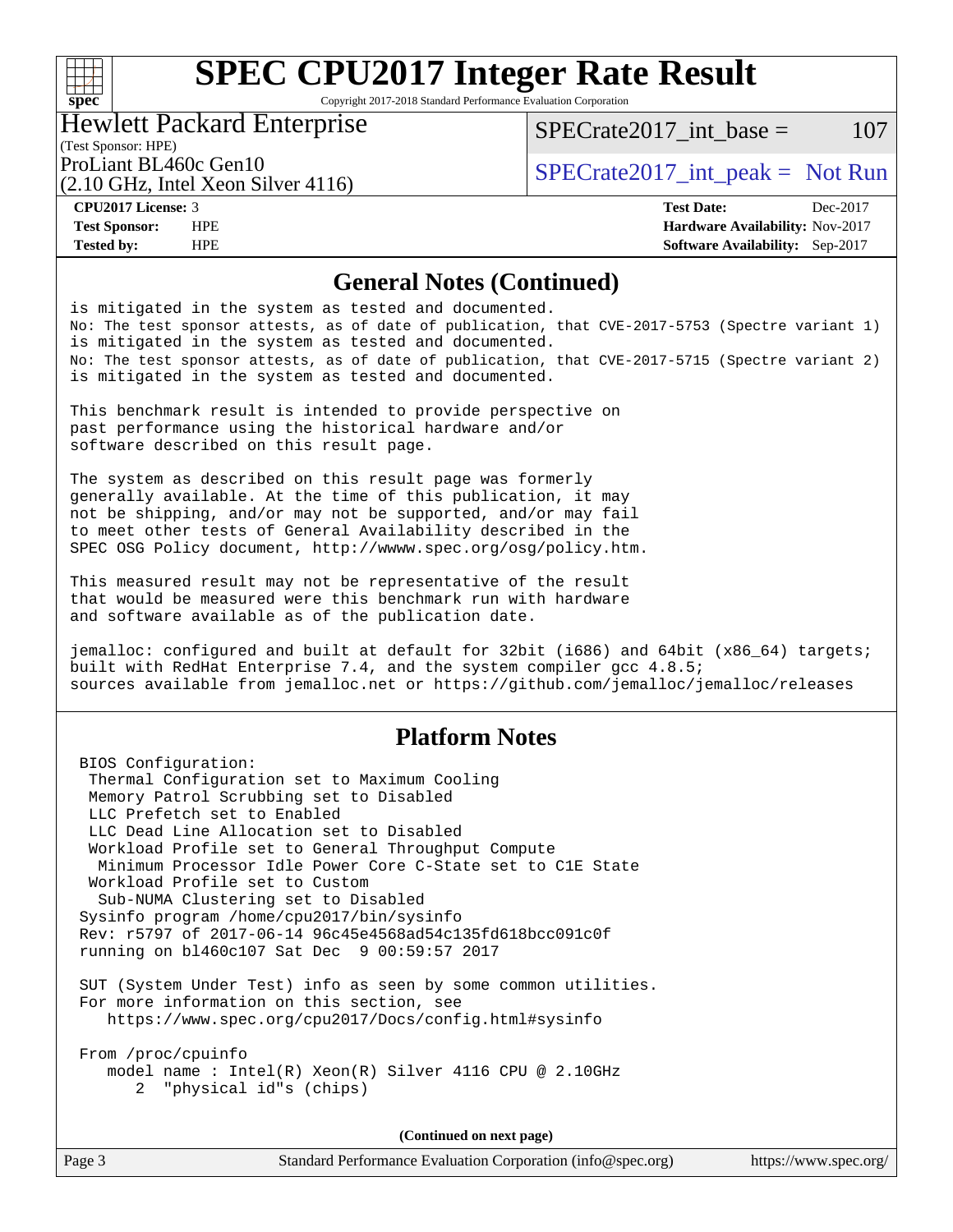## **[spec](http://www.spec.org/)**

# **[SPEC CPU2017 Integer Rate Result](http://www.spec.org/auto/cpu2017/Docs/result-fields.html#SPECCPU2017IntegerRateResult)**

Copyright 2017-2018 Standard Performance Evaluation Corporation

Hewlett Packard Enterprise

 $SPECTate2017\_int\_base = 107$ 

(Test Sponsor: HPE) (2.10 GHz, Intel Xeon Silver 4116)

ProLiant BL460c Gen10  $SPECTR 1116$   $SPECTR 2017_$ int\_peak = Not Run

**[CPU2017 License:](http://www.spec.org/auto/cpu2017/Docs/result-fields.html#CPU2017License)** 3 **[Test Date:](http://www.spec.org/auto/cpu2017/Docs/result-fields.html#TestDate)** Dec-2017 **[Test Sponsor:](http://www.spec.org/auto/cpu2017/Docs/result-fields.html#TestSponsor)** HPE **[Hardware Availability:](http://www.spec.org/auto/cpu2017/Docs/result-fields.html#HardwareAvailability)** Nov-2017 **[Tested by:](http://www.spec.org/auto/cpu2017/Docs/result-fields.html#Testedby)** HPE **[Software Availability:](http://www.spec.org/auto/cpu2017/Docs/result-fields.html#SoftwareAvailability)** Sep-2017

### **[Platform Notes \(Continued\)](http://www.spec.org/auto/cpu2017/Docs/result-fields.html#PlatformNotes)**

| 48 "processors"<br>cpu cores $: 12$<br>siblings : 24                                                                                                                       | cores, siblings (Caution: counting these is hw and system dependent. The following<br>excerpts from /proc/cpuinfo might not be reliable. Use with caution.)<br>physical 0: cores 0 1 2 3 4 5 8 9 10 11 12 13<br>physical 1: cores 0 1 2 3 4 5 8 9 10 11 12 13 |  |  |  |  |
|----------------------------------------------------------------------------------------------------------------------------------------------------------------------------|---------------------------------------------------------------------------------------------------------------------------------------------------------------------------------------------------------------------------------------------------------------|--|--|--|--|
| From lscpu:                                                                                                                                                                |                                                                                                                                                                                                                                                               |  |  |  |  |
| Architecture:                                                                                                                                                              | x86 64                                                                                                                                                                                                                                                        |  |  |  |  |
| $CPU$ op-mode( $s$ ):                                                                                                                                                      | $32$ -bit, $64$ -bit                                                                                                                                                                                                                                          |  |  |  |  |
| Byte Order:                                                                                                                                                                | Little Endian                                                                                                                                                                                                                                                 |  |  |  |  |
| CPU(s):                                                                                                                                                                    | 48                                                                                                                                                                                                                                                            |  |  |  |  |
| On-line $CPU(s)$ list:                                                                                                                                                     | $0 - 47$                                                                                                                                                                                                                                                      |  |  |  |  |
| Thread( $s$ ) per core:                                                                                                                                                    | 2                                                                                                                                                                                                                                                             |  |  |  |  |
| Core(s) per socket:                                                                                                                                                        | 12                                                                                                                                                                                                                                                            |  |  |  |  |
| Socket(s):                                                                                                                                                                 | 2                                                                                                                                                                                                                                                             |  |  |  |  |
| NUMA $node(s):$<br>Vendor ID:                                                                                                                                              | 4<br>GenuineIntel                                                                                                                                                                                                                                             |  |  |  |  |
| CPU family:                                                                                                                                                                | 6                                                                                                                                                                                                                                                             |  |  |  |  |
| Model:                                                                                                                                                                     | 85                                                                                                                                                                                                                                                            |  |  |  |  |
| Model name:                                                                                                                                                                | $Intel(R) Xeon(R) Silver 4116 CPU @ 2.10GHz$                                                                                                                                                                                                                  |  |  |  |  |
| Stepping:                                                                                                                                                                  | 4                                                                                                                                                                                                                                                             |  |  |  |  |
| CPU MHz:                                                                                                                                                                   | 2095.113                                                                                                                                                                                                                                                      |  |  |  |  |
| BogoMIPS:                                                                                                                                                                  | 4190.22                                                                                                                                                                                                                                                       |  |  |  |  |
| Virtualization:                                                                                                                                                            | $VT - x$                                                                                                                                                                                                                                                      |  |  |  |  |
| L1d cache:                                                                                                                                                                 | 32K                                                                                                                                                                                                                                                           |  |  |  |  |
| Lli cache:                                                                                                                                                                 | 32K                                                                                                                                                                                                                                                           |  |  |  |  |
| $L2$ cache:                                                                                                                                                                | 1024K                                                                                                                                                                                                                                                         |  |  |  |  |
| L3 cache:                                                                                                                                                                  | 16896K                                                                                                                                                                                                                                                        |  |  |  |  |
| NUMA $node0$ $CPU(s)$ :                                                                                                                                                    | $0 - 5$ , 24-29                                                                                                                                                                                                                                               |  |  |  |  |
| NUMA $node1$ $CPU(s)$ :                                                                                                                                                    | $6 - 11, 30 - 35$                                                                                                                                                                                                                                             |  |  |  |  |
| NUMA $node2$ $CPU(s)$ :                                                                                                                                                    | $12 - 17, 36 - 41$                                                                                                                                                                                                                                            |  |  |  |  |
| NUMA $node3$ CPU $(s)$ :                                                                                                                                                   | $18 - 23, 42 - 47$                                                                                                                                                                                                                                            |  |  |  |  |
| fpu vme de pse tsc msr pae mce cx8 apic sep mtrr pge mca cmov<br>Flags:                                                                                                    |                                                                                                                                                                                                                                                               |  |  |  |  |
| pat pse36 clflush dts acpi mmx fxsr sse sse2 ss ht tm pbe syscall nx pdpelgb rdtscp                                                                                        |                                                                                                                                                                                                                                                               |  |  |  |  |
| lm constant_tsc art arch_perfmon pebs bts rep_good nopl xtopology nonstop_tsc                                                                                              |                                                                                                                                                                                                                                                               |  |  |  |  |
| aperfmperf eagerfpu pni pclmulqdq dtes64 monitor ds_cpl vmx smx est tm2 ssse3 sdbg<br>fma cx16 xtpr pdcm pcid dca sse4_1 sse4_2 x2apic movbe popcnt tsc_deadline_timer aes |                                                                                                                                                                                                                                                               |  |  |  |  |
| xsave avx f16c rdrand lahf_lm abm 3dnowprefetch ida arat epb pln pts dtherm intel_pt                                                                                       |                                                                                                                                                                                                                                                               |  |  |  |  |
| tpr_shadow vnmi flexpriority ept vpid fsgsbase tsc_adjust bmil hle avx2 smep bmi2                                                                                          |                                                                                                                                                                                                                                                               |  |  |  |  |
| erms invpcid rtm cqm mpx avx512f avx512dq rdseed adx smap clflushopt clwb avx512cd                                                                                         |                                                                                                                                                                                                                                                               |  |  |  |  |
|                                                                                                                                                                            | avx512bw avx512vl xsaveopt xsavec xgetbvl cqm_llc cqm_occup_llc pku ospke                                                                                                                                                                                     |  |  |  |  |
|                                                                                                                                                                            |                                                                                                                                                                                                                                                               |  |  |  |  |
| /proc/cpuinfo cache data                                                                                                                                                   |                                                                                                                                                                                                                                                               |  |  |  |  |
| cache size : 16896 KB                                                                                                                                                      |                                                                                                                                                                                                                                                               |  |  |  |  |
|                                                                                                                                                                            |                                                                                                                                                                                                                                                               |  |  |  |  |
|                                                                                                                                                                            |                                                                                                                                                                                                                                                               |  |  |  |  |

**(Continued on next page)**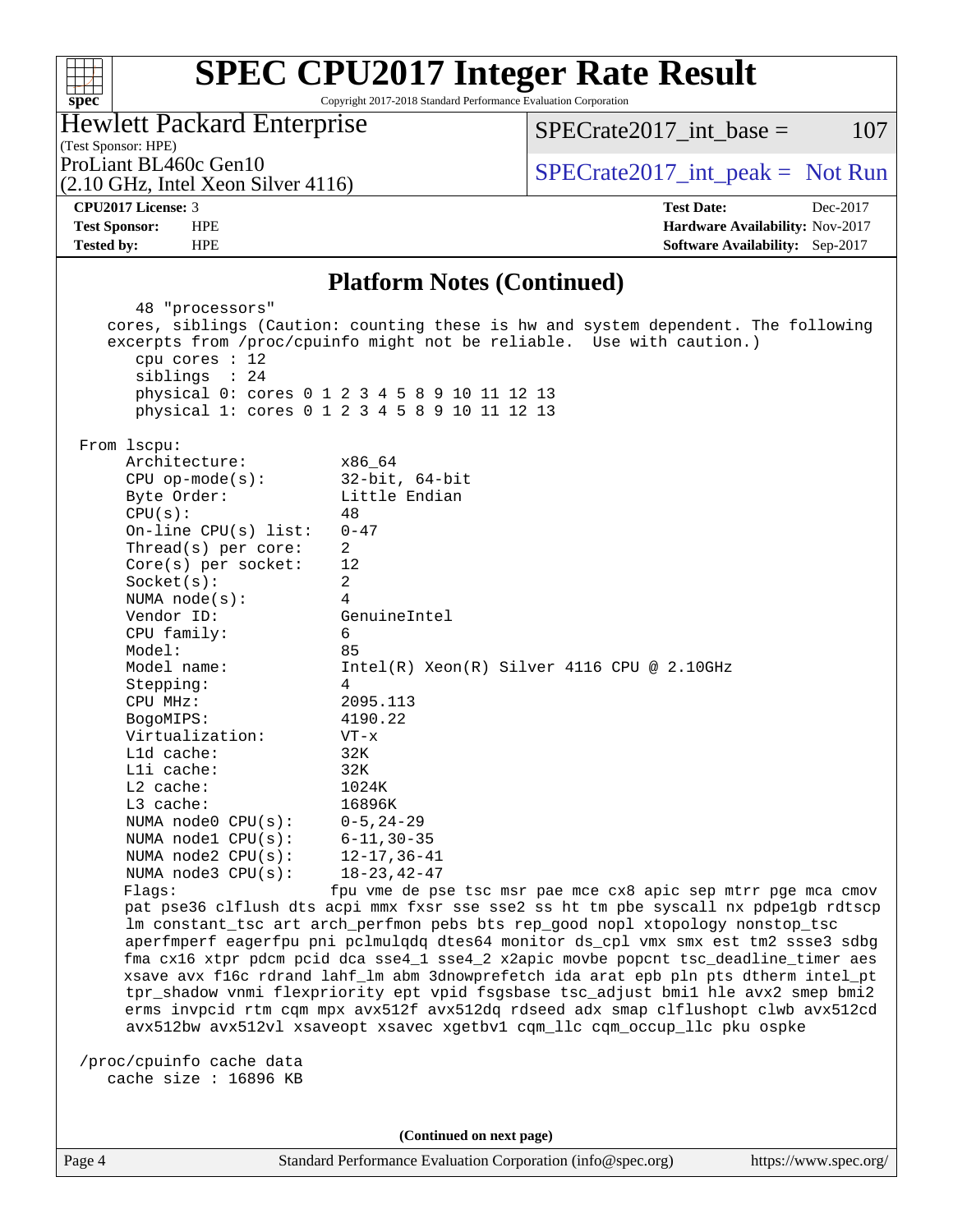

Copyright 2017-2018 Standard Performance Evaluation Corporation

## Hewlett Packard Enterprise

 $SPECTate2017\_int\_base = 107$ 

(Test Sponsor: HPE)

(2.10 GHz, Intel Xeon Silver 4116)

ProLiant BL460c Gen10  $SPECTR 1116$   $SPECTR 2017_$ int\_peak = Not Run

**[CPU2017 License:](http://www.spec.org/auto/cpu2017/Docs/result-fields.html#CPU2017License)** 3 **[Test Date:](http://www.spec.org/auto/cpu2017/Docs/result-fields.html#TestDate)** Dec-2017 **[Test Sponsor:](http://www.spec.org/auto/cpu2017/Docs/result-fields.html#TestSponsor)** HPE **[Hardware Availability:](http://www.spec.org/auto/cpu2017/Docs/result-fields.html#HardwareAvailability)** Nov-2017 **[Tested by:](http://www.spec.org/auto/cpu2017/Docs/result-fields.html#Testedby)** HPE **HPE [Software Availability:](http://www.spec.org/auto/cpu2017/Docs/result-fields.html#SoftwareAvailability)** Sep-2017

## **[Platform Notes \(Continued\)](http://www.spec.org/auto/cpu2017/Docs/result-fields.html#PlatformNotes)**

| From numactl --hardware WARNING: a numactl 'node' might or might not correspond to a |  |  |  |  |  |
|--------------------------------------------------------------------------------------|--|--|--|--|--|
| physical chip.<br>$available: 4 nodes (0-3)$                                         |  |  |  |  |  |
| node 0 cpus: 0 1 2 3 4 5 24 25 26 27 28 29                                           |  |  |  |  |  |
| node 0 size: 47965 MB                                                                |  |  |  |  |  |
| node 0 free: 47605 MB                                                                |  |  |  |  |  |
| node 1 cpus: 6 7 8 9 10 11 30 31 32 33 34 35                                         |  |  |  |  |  |
| node 1 size: 48382 MB                                                                |  |  |  |  |  |
| node 1 free: 48175 MB                                                                |  |  |  |  |  |
| node 2 cpus: 12 13 14 15 16 17 36 37 38 39 40 41                                     |  |  |  |  |  |
| node 2 size: 48382 MB                                                                |  |  |  |  |  |
| node 2 free: 48247 MB                                                                |  |  |  |  |  |
| node 3 cpus: 18 19 20 21 22 23 42 43 44 45 46 47                                     |  |  |  |  |  |
| node 3 size: 48381 MB                                                                |  |  |  |  |  |
| node 3 free: 48250 MB                                                                |  |  |  |  |  |
| node distances:                                                                      |  |  |  |  |  |
| node 0 1 2 3                                                                         |  |  |  |  |  |
| $0: 10$ $21$ $31$ $31$                                                               |  |  |  |  |  |
| 1: 21 10 31<br>31<br>2: 31 31 10 21                                                  |  |  |  |  |  |
| 3:<br>31 31 21 10                                                                    |  |  |  |  |  |
|                                                                                      |  |  |  |  |  |
| From /proc/meminfo                                                                   |  |  |  |  |  |
| MemTotal:<br>197746480 kB                                                            |  |  |  |  |  |
| HugePages_Total: 0                                                                   |  |  |  |  |  |
| Hugepagesize: 2048 kB                                                                |  |  |  |  |  |
| From /etc/*release* /etc/*version*                                                   |  |  |  |  |  |
| SuSE-release:                                                                        |  |  |  |  |  |
| SUSE Linux Enterprise Server 12 (x86_64)                                             |  |  |  |  |  |
| $VERSION = 12$                                                                       |  |  |  |  |  |
| PATCHLEVEL = 3                                                                       |  |  |  |  |  |
| # This file is deprecated and will be removed in a future service pack or release.   |  |  |  |  |  |
| # Please check /etc/os-release for details about this release.                       |  |  |  |  |  |
| os-release:                                                                          |  |  |  |  |  |
| NAME="SLES"                                                                          |  |  |  |  |  |
| VERSION="12-SP3"                                                                     |  |  |  |  |  |
| VERSION_ID="12.3"<br>PRETTY_NAME="SUSE Linux Enterprise Server 12 SP3"               |  |  |  |  |  |
| ID="sles"                                                                            |  |  |  |  |  |
| ANSI_COLOR="0;32"                                                                    |  |  |  |  |  |
| $CPE\_NAME='cpe://o:suse: sles:12:sp3"$                                              |  |  |  |  |  |
|                                                                                      |  |  |  |  |  |
| uname $-a$ :                                                                         |  |  |  |  |  |
| Linux bl460c107 4.4.73-5-default #1 SMP Tue Jul 4 15:33:39 UTC 2017 (b7ce4e4) x86_64 |  |  |  |  |  |
| x86_64 x86_64 GNU/Linux                                                              |  |  |  |  |  |
|                                                                                      |  |  |  |  |  |
|                                                                                      |  |  |  |  |  |
| (Continued on next page)                                                             |  |  |  |  |  |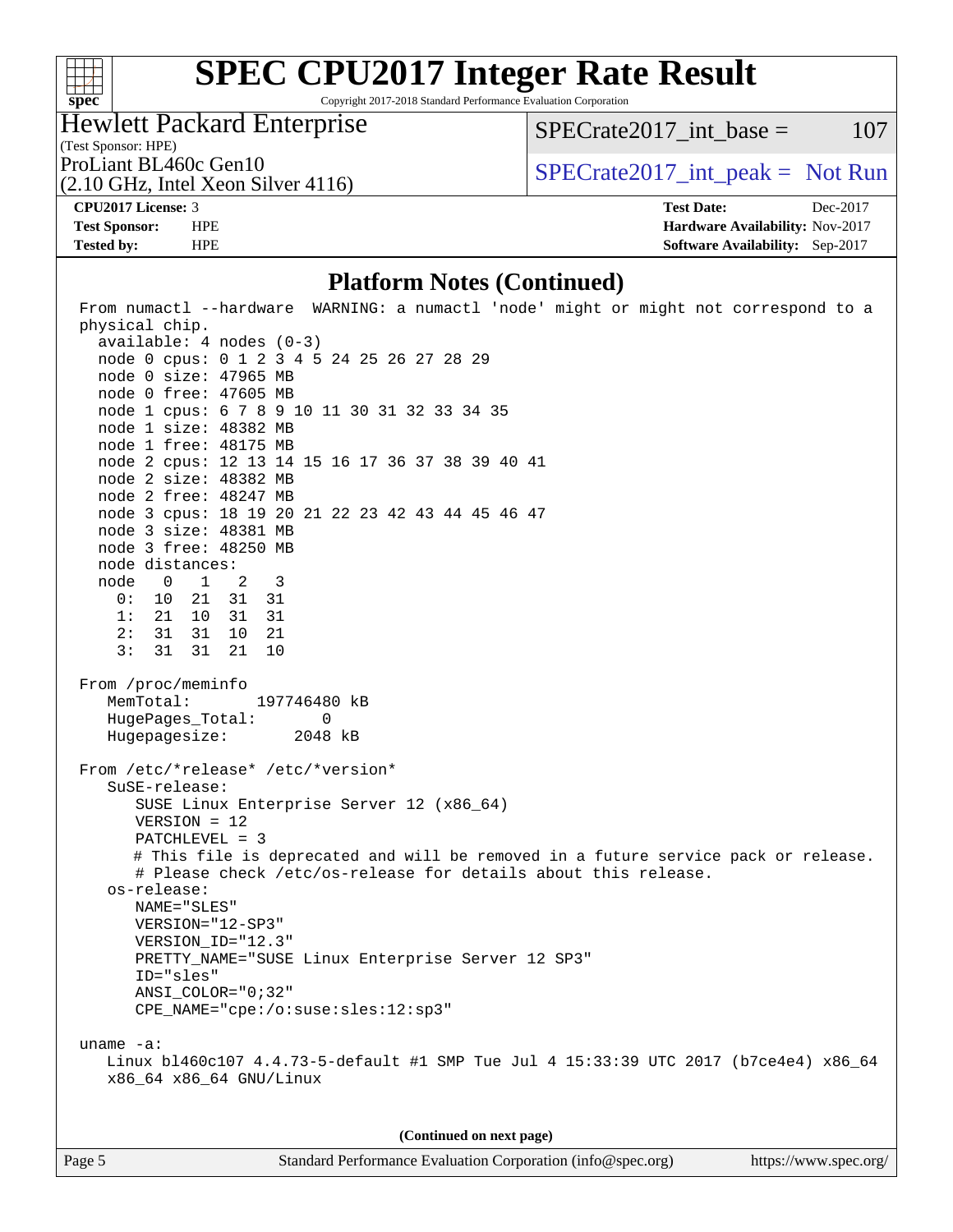| <b>SPEC CPU2017 Integer Rate Result</b><br>Copyright 2017-2018 Standard Performance Evaluation Corporation<br>$spec^*$                                                                                                                                                                                                                                                                                           |                                        |  |  |  |  |  |
|------------------------------------------------------------------------------------------------------------------------------------------------------------------------------------------------------------------------------------------------------------------------------------------------------------------------------------------------------------------------------------------------------------------|----------------------------------------|--|--|--|--|--|
| <b>Hewlett Packard Enterprise</b>                                                                                                                                                                                                                                                                                                                                                                                | 107<br>$SPECrate2017\_int\_base =$     |  |  |  |  |  |
| (Test Sponsor: HPE)<br>ProLiant BL460c Gen10<br>$(2.10 \text{ GHz}, \text{Intel Xeon Silver } 4116)$                                                                                                                                                                                                                                                                                                             | $SPECrate2017\_int\_peak = Not Run$    |  |  |  |  |  |
| <b>CPU2017 License: 3</b>                                                                                                                                                                                                                                                                                                                                                                                        | <b>Test Date:</b><br>Dec-2017          |  |  |  |  |  |
| <b>Test Sponsor:</b><br><b>HPE</b>                                                                                                                                                                                                                                                                                                                                                                               | Hardware Availability: Nov-2017        |  |  |  |  |  |
| <b>HPE</b><br><b>Tested by:</b>                                                                                                                                                                                                                                                                                                                                                                                  | <b>Software Availability:</b> Sep-2017 |  |  |  |  |  |
| <b>Platform Notes (Continued)</b>                                                                                                                                                                                                                                                                                                                                                                                |                                        |  |  |  |  |  |
| run-level 3 Dec 9 00:58                                                                                                                                                                                                                                                                                                                                                                                          |                                        |  |  |  |  |  |
| SPEC is set to: /home/cpu2017<br>Type Size Used Avail Use% Mounted on<br>Filesystem<br>/dev/sda4<br>300G 135G 166G 45% / home<br>xfs                                                                                                                                                                                                                                                                             |                                        |  |  |  |  |  |
| Additional information from dmidecode follows. WARNING: Use caution when you interpret<br>this section. The 'dmidecode' program reads system data which is "intended to allow<br>hardware to be accurately determined", but the intent may not be met, as there are<br>frequent changes to hardware, firmware, and the "DMTF SMBIOS" standard.<br>BIOS HPE 141 11/14/2017<br>Memory:<br>4x UNKNOWN NOT AVAILABLE |                                        |  |  |  |  |  |
| 12x UNKNOWN NOT AVAILABLE 16 GB 2 rank 2666, configured at 2400                                                                                                                                                                                                                                                                                                                                                  |                                        |  |  |  |  |  |
| (End of data from sysinfo program)                                                                                                                                                                                                                                                                                                                                                                               |                                        |  |  |  |  |  |
| <b>Compiler Version Notes</b>                                                                                                                                                                                                                                                                                                                                                                                    |                                        |  |  |  |  |  |
| 500.perlbench_r(base) 502.gcc_r(base) 505.mcf_r(base) 525.x264_r(base)<br>CC<br>$557.xx$ $r(base)$                                                                                                                                                                                                                                                                                                               |                                        |  |  |  |  |  |
| icc (ICC) 18.0.0 20170811<br>Copyright (C) 1985-2017 Intel Corporation. All rights reserved.                                                                                                                                                                                                                                                                                                                     |                                        |  |  |  |  |  |
| CXXC 520.omnetpp_r(base) 523.xalancbmk_r(base) 531.deepsjeng_r(base)<br>541.leela r(base)                                                                                                                                                                                                                                                                                                                        |                                        |  |  |  |  |  |
| icpc (ICC) 18.0.0 20170811<br>Copyright (C) 1985-2017 Intel Corporation. All rights reserved.                                                                                                                                                                                                                                                                                                                    |                                        |  |  |  |  |  |
| 548.exchange2_r(base)<br>FC.                                                                                                                                                                                                                                                                                                                                                                                     |                                        |  |  |  |  |  |
| ifort (IFORT) 18.0.0 20170811<br>Copyright (C) 1985-2017 Intel Corporation. All rights reserved.                                                                                                                                                                                                                                                                                                                 |                                        |  |  |  |  |  |
|                                                                                                                                                                                                                                                                                                                                                                                                                  |                                        |  |  |  |  |  |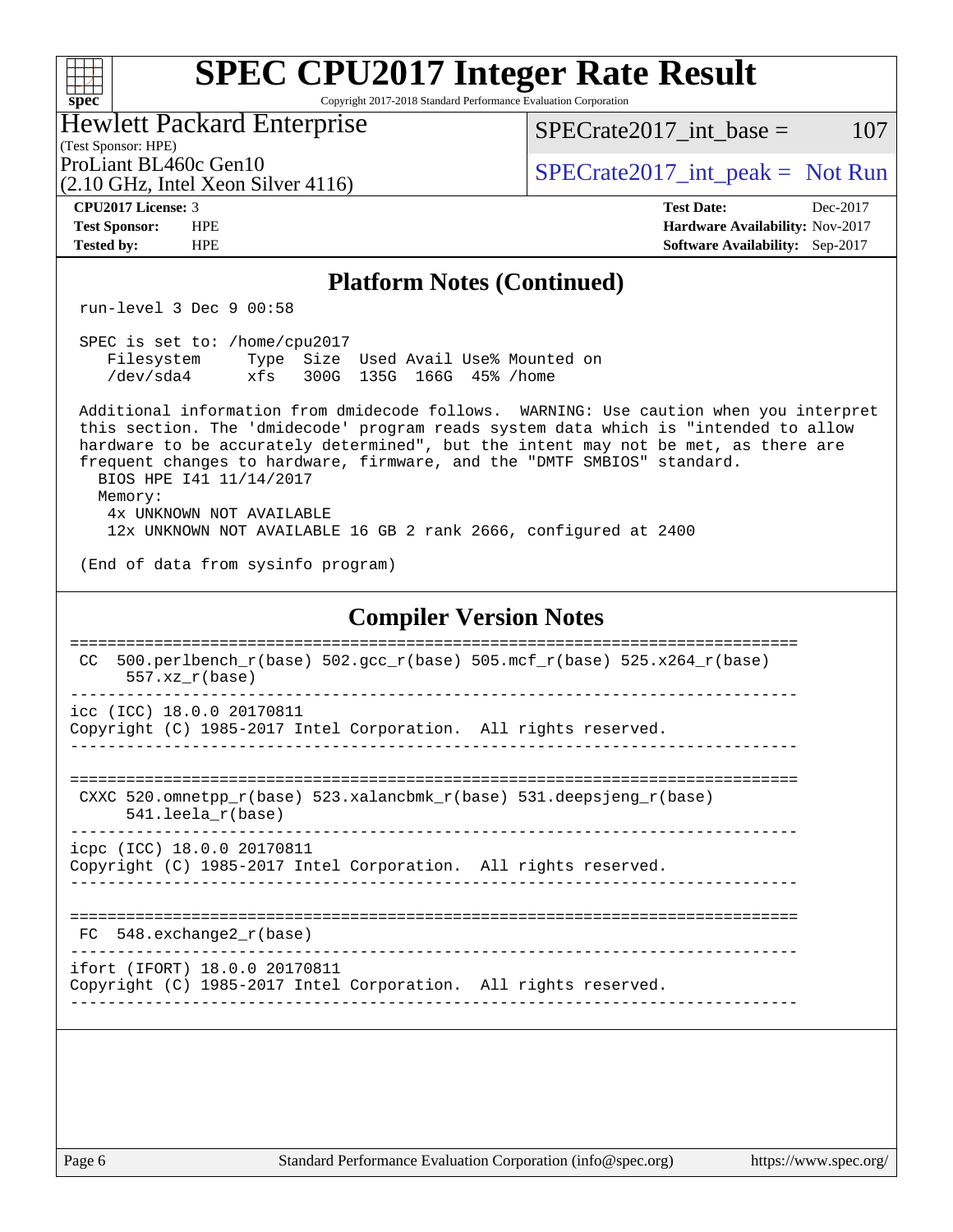

Copyright 2017-2018 Standard Performance Evaluation Corporation

## Hewlett Packard Enterprise

(Test Sponsor: HPE)

 $SPECTate2017\_int\_base = 107$ 

(2.10 GHz, Intel Xeon Silver 4116)

ProLiant BL460c Gen10  $SPECTA 1116$   $SPECTA 2017$  int peak = Not Run

**[CPU2017 License:](http://www.spec.org/auto/cpu2017/Docs/result-fields.html#CPU2017License)** 3 **[Test Date:](http://www.spec.org/auto/cpu2017/Docs/result-fields.html#TestDate)** Dec-2017 **[Test Sponsor:](http://www.spec.org/auto/cpu2017/Docs/result-fields.html#TestSponsor)** HPE **[Hardware Availability:](http://www.spec.org/auto/cpu2017/Docs/result-fields.html#HardwareAvailability)** Nov-2017 **[Tested by:](http://www.spec.org/auto/cpu2017/Docs/result-fields.html#Testedby)** HPE **[Software Availability:](http://www.spec.org/auto/cpu2017/Docs/result-fields.html#SoftwareAvailability)** Sep-2017

## **[Base Compiler Invocation](http://www.spec.org/auto/cpu2017/Docs/result-fields.html#BaseCompilerInvocation)**

[C benchmarks](http://www.spec.org/auto/cpu2017/Docs/result-fields.html#Cbenchmarks):

[icc](http://www.spec.org/cpu2017/results/res2018q2/cpu2017-20171226-02252.flags.html#user_CCbase_intel_icc_18.0_66fc1ee009f7361af1fbd72ca7dcefbb700085f36577c54f309893dd4ec40d12360134090235512931783d35fd58c0460139e722d5067c5574d8eaf2b3e37e92)

[C++ benchmarks](http://www.spec.org/auto/cpu2017/Docs/result-fields.html#CXXbenchmarks): [icpc](http://www.spec.org/cpu2017/results/res2018q2/cpu2017-20171226-02252.flags.html#user_CXXbase_intel_icpc_18.0_c510b6838c7f56d33e37e94d029a35b4a7bccf4766a728ee175e80a419847e808290a9b78be685c44ab727ea267ec2f070ec5dc83b407c0218cded6866a35d07)

[Fortran benchmarks:](http://www.spec.org/auto/cpu2017/Docs/result-fields.html#Fortranbenchmarks)

[ifort](http://www.spec.org/cpu2017/results/res2018q2/cpu2017-20171226-02252.flags.html#user_FCbase_intel_ifort_18.0_8111460550e3ca792625aed983ce982f94888b8b503583aa7ba2b8303487b4d8a21a13e7191a45c5fd58ff318f48f9492884d4413fa793fd88dd292cad7027ca)

## **[Base Portability Flags](http://www.spec.org/auto/cpu2017/Docs/result-fields.html#BasePortabilityFlags)**

 500.perlbench\_r: [-DSPEC\\_LP64](http://www.spec.org/cpu2017/results/res2018q2/cpu2017-20171226-02252.flags.html#b500.perlbench_r_basePORTABILITY_DSPEC_LP64) [-DSPEC\\_LINUX\\_X64](http://www.spec.org/cpu2017/results/res2018q2/cpu2017-20171226-02252.flags.html#b500.perlbench_r_baseCPORTABILITY_DSPEC_LINUX_X64) 502.gcc\_r: [-DSPEC\\_LP64](http://www.spec.org/cpu2017/results/res2018q2/cpu2017-20171226-02252.flags.html#suite_basePORTABILITY502_gcc_r_DSPEC_LP64) 505.mcf\_r: [-DSPEC\\_LP64](http://www.spec.org/cpu2017/results/res2018q2/cpu2017-20171226-02252.flags.html#suite_basePORTABILITY505_mcf_r_DSPEC_LP64) 520.omnetpp\_r: [-DSPEC\\_LP64](http://www.spec.org/cpu2017/results/res2018q2/cpu2017-20171226-02252.flags.html#suite_basePORTABILITY520_omnetpp_r_DSPEC_LP64) 523.xalancbmk\_r: [-DSPEC\\_LP64](http://www.spec.org/cpu2017/results/res2018q2/cpu2017-20171226-02252.flags.html#suite_basePORTABILITY523_xalancbmk_r_DSPEC_LP64) [-DSPEC\\_LINUX](http://www.spec.org/cpu2017/results/res2018q2/cpu2017-20171226-02252.flags.html#b523.xalancbmk_r_baseCXXPORTABILITY_DSPEC_LINUX) 525.x264\_r: [-DSPEC\\_LP64](http://www.spec.org/cpu2017/results/res2018q2/cpu2017-20171226-02252.flags.html#suite_basePORTABILITY525_x264_r_DSPEC_LP64) 531.deepsjeng\_r: [-DSPEC\\_LP64](http://www.spec.org/cpu2017/results/res2018q2/cpu2017-20171226-02252.flags.html#suite_basePORTABILITY531_deepsjeng_r_DSPEC_LP64) 541.leela\_r: [-DSPEC\\_LP64](http://www.spec.org/cpu2017/results/res2018q2/cpu2017-20171226-02252.flags.html#suite_basePORTABILITY541_leela_r_DSPEC_LP64) 548.exchange2\_r: [-DSPEC\\_LP64](http://www.spec.org/cpu2017/results/res2018q2/cpu2017-20171226-02252.flags.html#suite_basePORTABILITY548_exchange2_r_DSPEC_LP64) 557.xz\_r: [-DSPEC\\_LP64](http://www.spec.org/cpu2017/results/res2018q2/cpu2017-20171226-02252.flags.html#suite_basePORTABILITY557_xz_r_DSPEC_LP64)

# **[Base Optimization Flags](http://www.spec.org/auto/cpu2017/Docs/result-fields.html#BaseOptimizationFlags)**

#### [C benchmarks](http://www.spec.org/auto/cpu2017/Docs/result-fields.html#Cbenchmarks):

[-Wl,-z,muldefs](http://www.spec.org/cpu2017/results/res2018q2/cpu2017-20171226-02252.flags.html#user_CCbase_link_force_multiple1_b4cbdb97b34bdee9ceefcfe54f4c8ea74255f0b02a4b23e853cdb0e18eb4525ac79b5a88067c842dd0ee6996c24547a27a4b99331201badda8798ef8a743f577) [-xCORE-AVX512](http://www.spec.org/cpu2017/results/res2018q2/cpu2017-20171226-02252.flags.html#user_CCbase_f-xCORE-AVX512) [-ipo](http://www.spec.org/cpu2017/results/res2018q2/cpu2017-20171226-02252.flags.html#user_CCbase_f-ipo) [-O3](http://www.spec.org/cpu2017/results/res2018q2/cpu2017-20171226-02252.flags.html#user_CCbase_f-O3) [-no-prec-div](http://www.spec.org/cpu2017/results/res2018q2/cpu2017-20171226-02252.flags.html#user_CCbase_f-no-prec-div) [-qopt-mem-layout-trans=3](http://www.spec.org/cpu2017/results/res2018q2/cpu2017-20171226-02252.flags.html#user_CCbase_f-qopt-mem-layout-trans_de80db37974c74b1f0e20d883f0b675c88c3b01e9d123adea9b28688d64333345fb62bc4a798493513fdb68f60282f9a726aa07f478b2f7113531aecce732043) [-L/usr/local/je5.0.1-64/lib](http://www.spec.org/cpu2017/results/res2018q2/cpu2017-20171226-02252.flags.html#user_CCbase_jemalloc_link_path64_4b10a636b7bce113509b17f3bd0d6226c5fb2346b9178c2d0232c14f04ab830f976640479e5c33dc2bcbbdad86ecfb6634cbbd4418746f06f368b512fced5394) [-ljemalloc](http://www.spec.org/cpu2017/results/res2018q2/cpu2017-20171226-02252.flags.html#user_CCbase_jemalloc_link_lib_d1249b907c500fa1c0672f44f562e3d0f79738ae9e3c4a9c376d49f265a04b9c99b167ecedbf6711b3085be911c67ff61f150a17b3472be731631ba4d0471706)

[C++ benchmarks:](http://www.spec.org/auto/cpu2017/Docs/result-fields.html#CXXbenchmarks)

[-Wl,-z,muldefs](http://www.spec.org/cpu2017/results/res2018q2/cpu2017-20171226-02252.flags.html#user_CXXbase_link_force_multiple1_b4cbdb97b34bdee9ceefcfe54f4c8ea74255f0b02a4b23e853cdb0e18eb4525ac79b5a88067c842dd0ee6996c24547a27a4b99331201badda8798ef8a743f577) [-xCORE-AVX512](http://www.spec.org/cpu2017/results/res2018q2/cpu2017-20171226-02252.flags.html#user_CXXbase_f-xCORE-AVX512) [-ipo](http://www.spec.org/cpu2017/results/res2018q2/cpu2017-20171226-02252.flags.html#user_CXXbase_f-ipo) [-O3](http://www.spec.org/cpu2017/results/res2018q2/cpu2017-20171226-02252.flags.html#user_CXXbase_f-O3) [-no-prec-div](http://www.spec.org/cpu2017/results/res2018q2/cpu2017-20171226-02252.flags.html#user_CXXbase_f-no-prec-div) [-qopt-mem-layout-trans=3](http://www.spec.org/cpu2017/results/res2018q2/cpu2017-20171226-02252.flags.html#user_CXXbase_f-qopt-mem-layout-trans_de80db37974c74b1f0e20d883f0b675c88c3b01e9d123adea9b28688d64333345fb62bc4a798493513fdb68f60282f9a726aa07f478b2f7113531aecce732043) [-L/usr/local/je5.0.1-64/lib](http://www.spec.org/cpu2017/results/res2018q2/cpu2017-20171226-02252.flags.html#user_CXXbase_jemalloc_link_path64_4b10a636b7bce113509b17f3bd0d6226c5fb2346b9178c2d0232c14f04ab830f976640479e5c33dc2bcbbdad86ecfb6634cbbd4418746f06f368b512fced5394) [-ljemalloc](http://www.spec.org/cpu2017/results/res2018q2/cpu2017-20171226-02252.flags.html#user_CXXbase_jemalloc_link_lib_d1249b907c500fa1c0672f44f562e3d0f79738ae9e3c4a9c376d49f265a04b9c99b167ecedbf6711b3085be911c67ff61f150a17b3472be731631ba4d0471706)

[Fortran benchmarks](http://www.spec.org/auto/cpu2017/Docs/result-fields.html#Fortranbenchmarks):

[-Wl,-z,muldefs](http://www.spec.org/cpu2017/results/res2018q2/cpu2017-20171226-02252.flags.html#user_FCbase_link_force_multiple1_b4cbdb97b34bdee9ceefcfe54f4c8ea74255f0b02a4b23e853cdb0e18eb4525ac79b5a88067c842dd0ee6996c24547a27a4b99331201badda8798ef8a743f577) [-xCORE-AVX512](http://www.spec.org/cpu2017/results/res2018q2/cpu2017-20171226-02252.flags.html#user_FCbase_f-xCORE-AVX512) [-ipo](http://www.spec.org/cpu2017/results/res2018q2/cpu2017-20171226-02252.flags.html#user_FCbase_f-ipo) [-O3](http://www.spec.org/cpu2017/results/res2018q2/cpu2017-20171226-02252.flags.html#user_FCbase_f-O3) [-no-prec-div](http://www.spec.org/cpu2017/results/res2018q2/cpu2017-20171226-02252.flags.html#user_FCbase_f-no-prec-div) [-qopt-mem-layout-trans=3](http://www.spec.org/cpu2017/results/res2018q2/cpu2017-20171226-02252.flags.html#user_FCbase_f-qopt-mem-layout-trans_de80db37974c74b1f0e20d883f0b675c88c3b01e9d123adea9b28688d64333345fb62bc4a798493513fdb68f60282f9a726aa07f478b2f7113531aecce732043) [-nostandard-realloc-lhs](http://www.spec.org/cpu2017/results/res2018q2/cpu2017-20171226-02252.flags.html#user_FCbase_f_2003_std_realloc_82b4557e90729c0f113870c07e44d33d6f5a304b4f63d4c15d2d0f1fab99f5daaed73bdb9275d9ae411527f28b936061aa8b9c8f2d63842963b95c9dd6426b8a) [-align array32byte](http://www.spec.org/cpu2017/results/res2018q2/cpu2017-20171226-02252.flags.html#user_FCbase_align_array32byte_b982fe038af199962ba9a80c053b8342c548c85b40b8e86eb3cc33dee0d7986a4af373ac2d51c3f7cf710a18d62fdce2948f201cd044323541f22fc0fffc51b6) [-L/usr/local/je5.0.1-64/lib](http://www.spec.org/cpu2017/results/res2018q2/cpu2017-20171226-02252.flags.html#user_FCbase_jemalloc_link_path64_4b10a636b7bce113509b17f3bd0d6226c5fb2346b9178c2d0232c14f04ab830f976640479e5c33dc2bcbbdad86ecfb6634cbbd4418746f06f368b512fced5394) [-ljemalloc](http://www.spec.org/cpu2017/results/res2018q2/cpu2017-20171226-02252.flags.html#user_FCbase_jemalloc_link_lib_d1249b907c500fa1c0672f44f562e3d0f79738ae9e3c4a9c376d49f265a04b9c99b167ecedbf6711b3085be911c67ff61f150a17b3472be731631ba4d0471706)